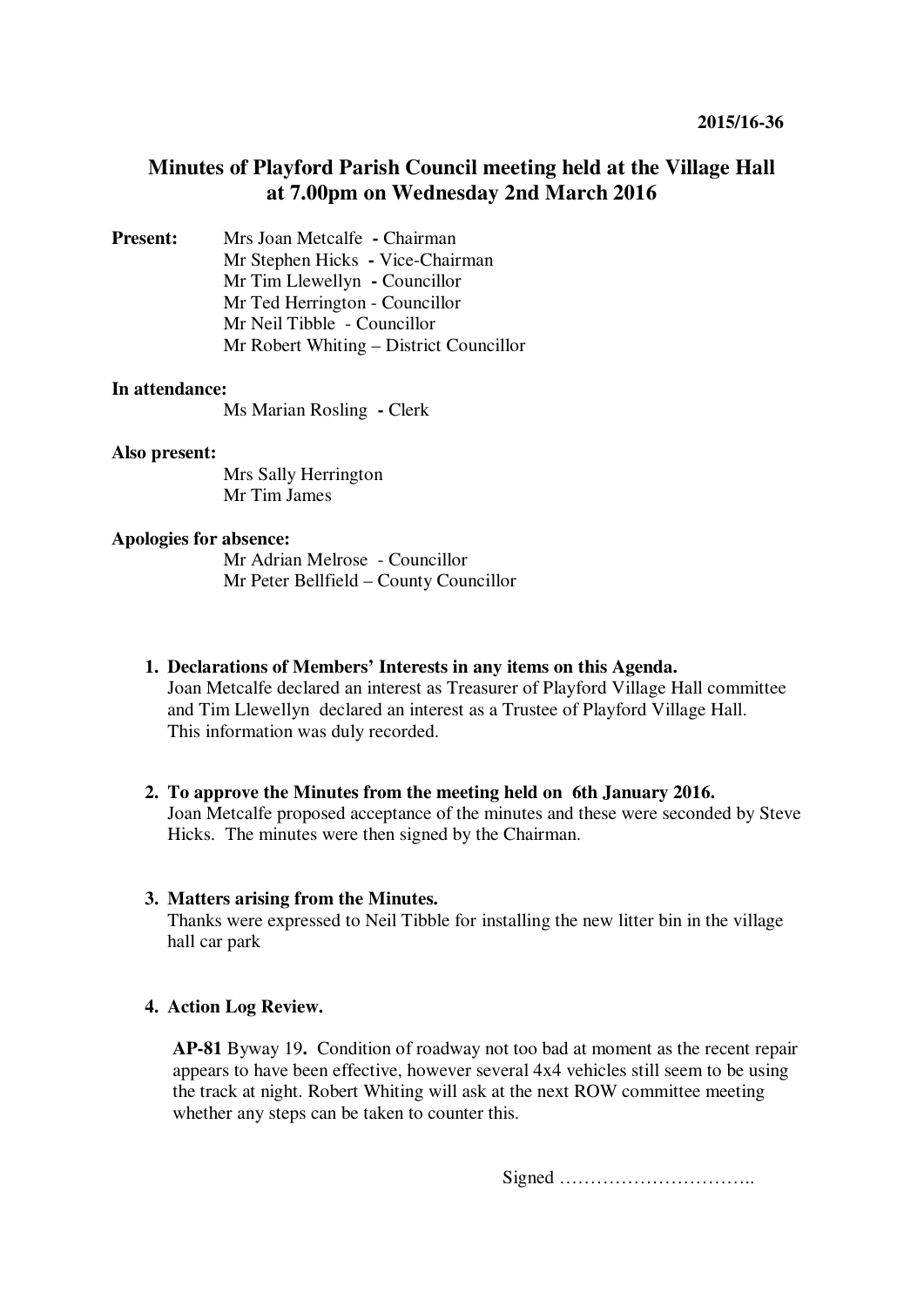**AP-91** Verges and ditch at lower end of Hill Farm Road. Suffolk Coastal Norse have now trimmed the verges at the Parish Council's expense. The clerk has approached Clarke & Simpson who are currently responsible for the upkeep of the adjacent fields, with a view to having the ditch cleared by them. They will report back with their findings in due course.

**AP-93** Unregistered footpath from C330 to U3311. This is still on-going and the return of further evidence forms is awaited.

**AP-98** Temporary repair at the junction of Butts Road and Brook Lane where tarmac has fallen away has not been successful –this was re-reported in Sept 2015 but still not yet been attended to. Clerk has been told that works have been ordered.

**AP-100** Arm which has fallen off signpost at junction of C324 and Church Road – this will be repaired when a technician is next in the area.

**AP-104** Splay at junction of C324 and Church Road has not been sufficiently well cut back and is impeding vision. This has been reported and chased up repeatedly but SCC Highways reported in February that no action was necessary. Photos will be taken and forwarded via the clerk, to East Area Highways manager to highlight the problem.

**AP-106** FP9 & FP13 overgrown with brambles. This is in the hands of the contractors and we are still awaiting some action.

**AP-113** C324 Brambles starting to overhang roadway opposite Clematis Cottage. Clerk to write to landowner.

For more details see Action Log appended at end of the Minutes.

# **5. District Councillor's report**

In County Councillor Peter Bellfield's absence, District Councillor Robert Whiting reported that there is still a freeze on core Council Tax but there is a nationally applied levy on social care which will mean a 2% increase overall. £5.4m has been allocated towards adult social care. There will be a 1.99% increase on band D council tax for 2016-2017.

£8m will be needed to cover the increased costs due to the introduction of the Living Wage on  $1<sup>st</sup>$  April 2016.

A 25 week project has been commenced at Ipswich Railway Station to improve the entrance, ticket office area and general appearance.

Signed …………………………………..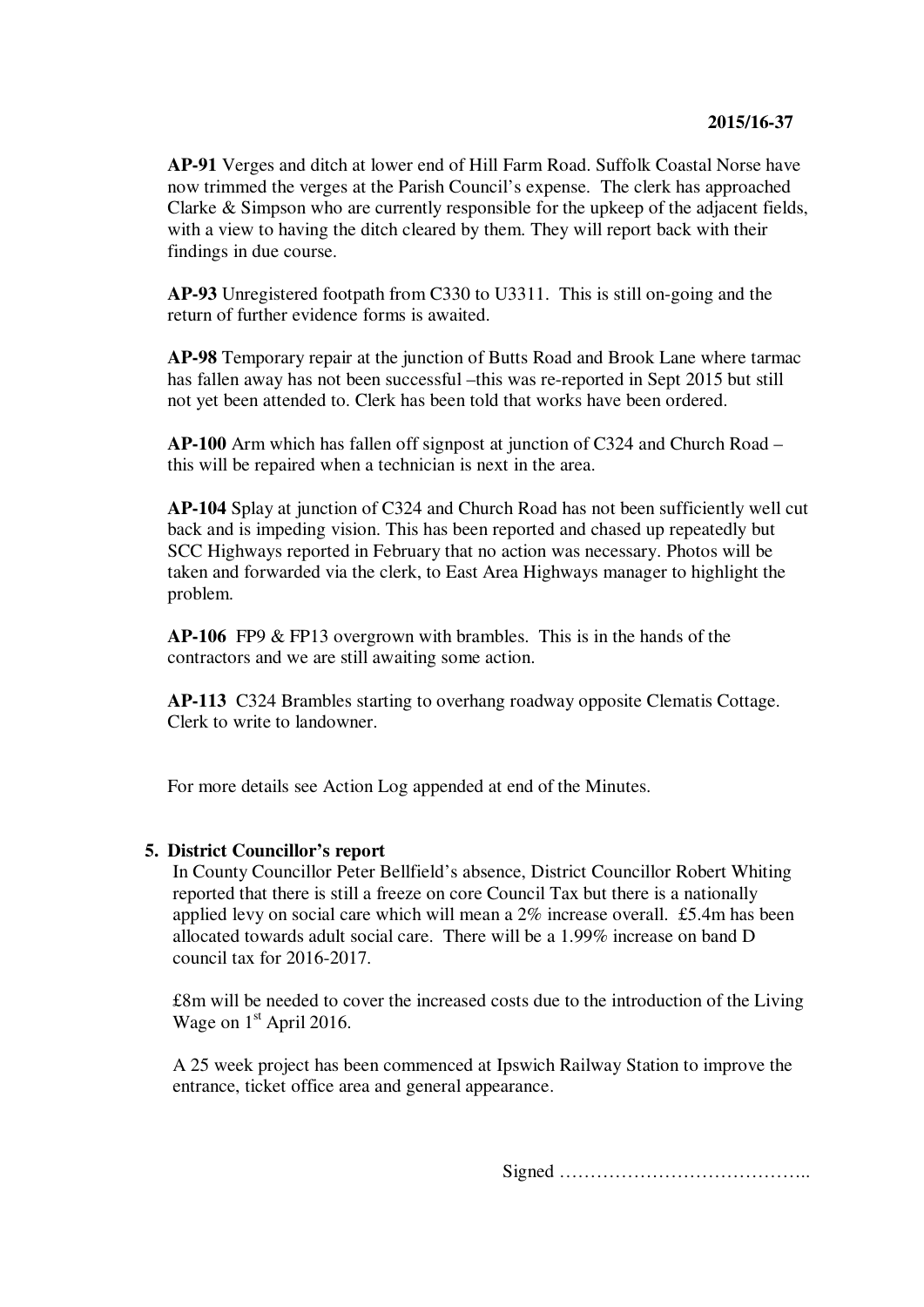### **2015/16-38**

Robert is looking to allocate funds from the County Council's Locality Budget and is willing to provide funding for starting up a Speedwatch project between Rushmere St Andrew and Playford Parish Councils . This will mean £700 for each parish which together will cover the initial set up costs.

The planning application for 215 houses to be built at Martlesham has been refused. The application for 300 new houses in the Bell Lane area of Kesgrave has been deferred as too many complaints were lodged. Developers are now working on plans for an extra 1000 houses in Kesgrave instead – this will require major changes to the infrastructure and the new housing will be situated between Bell Lane and Dobbs Lane up towards Foxhall tip.

Suffolk Coastal Norse are promoting a "Clean for the Queen" project aimed at cleaning up villages for the Queen's forthcoming  $90<sup>th</sup>$  Birthday celebrations. They will donate £20 to each village signing up for this.

**6. Speedwatch - Talk by James Wright of Rushmere St Andrew Parish Council.** James Wright who is chairman of the Community Speedwatch committee, gave an explanatory talk on the technicalities of the equipment and the aims of the group. The main intention is to educate people into safer driving.

The equipment required is a Speedar radar gun, which works up to a distance of 300m, " hi viz" jackets and a set of road signs, the total cost of which would be between £1300 - £1400. Occasional maintenance of the gun is required once every one to two years to calibrate it. Rushmere Parish Council has undertaken to fund the cost of this.

A team of three trained volunteers is required to operate at any one time – this is usually done in stints of about an hour at a time, at police-approved locations, during daylight hours. The speed, date and exact time is recorded along with the registration no. and make of the vehicle in question. Ideally, six recruits are needed to start off a project – each of these will need training which is done by the police, free of charge and generally takes up just one morning. Volunteers from Rushmere and Playford could both work in each other's territory as and when required. Volunteers need to be 18 or over and to complete an application form – they are then vetted by the police for suitability.

The radar gun must not be pointed at anything other than cars as it can cause equipment failure if used on anything involving electronics.

When a car is found to have been speeding (the trigger is 36mph) liaison with the police is necessary to trace the owner of the vehicle. A first letter is sent as a warning, then if a second recording of the same vehicle is made, a more strongly-worded letter is sent as a deterrent . Finally the police will take action if a third recording is made.

Joan Metcalfe thanked Mr Wright for his informative talk and he left the meeting.

Signed ………………………………..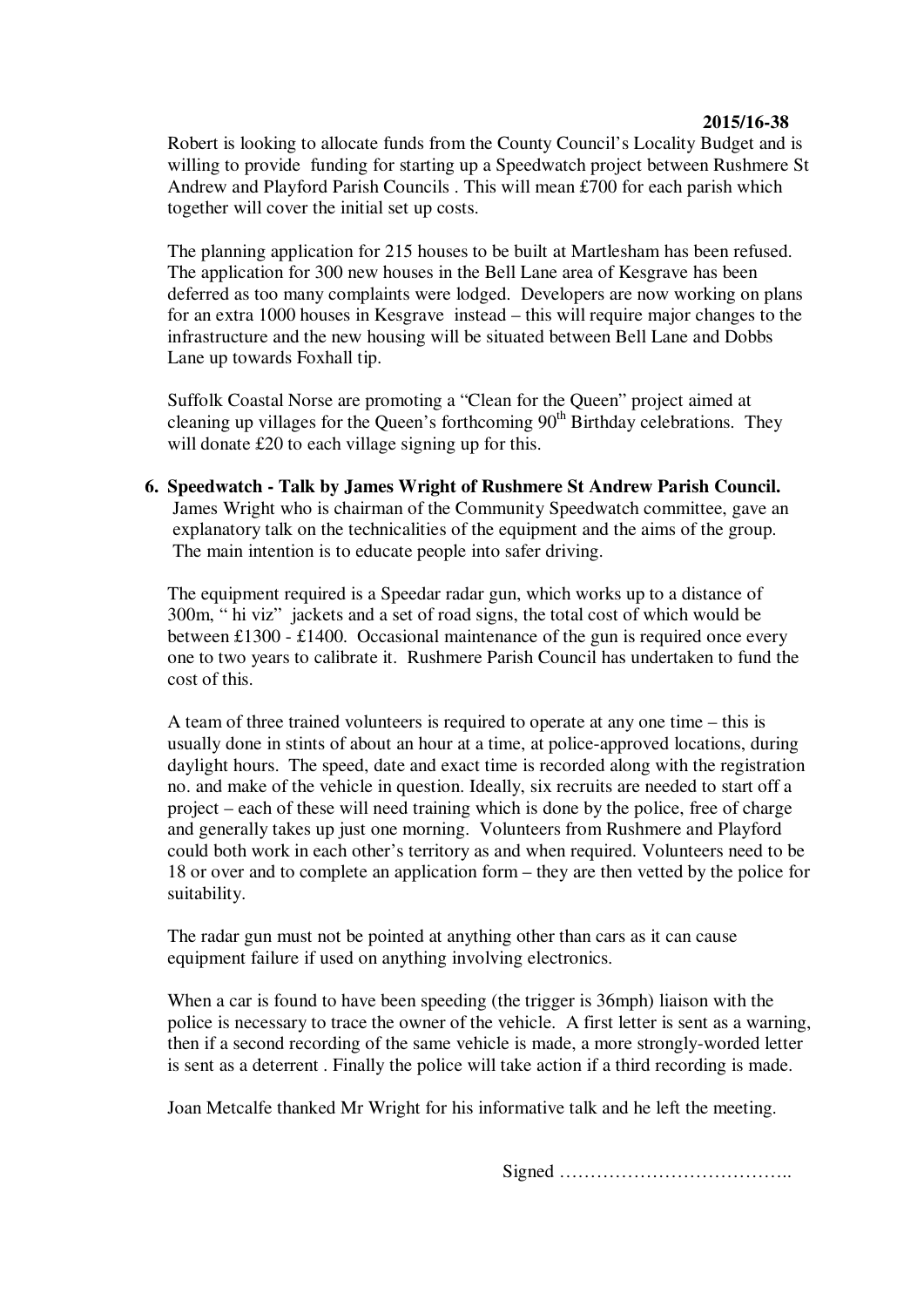A discussion ensued. Robert Whiting can sanction a grant of £700 for Playford PC from Peter Bellfield's Locality Budget and a similar amount for Rushmere St Andrew PC, to complete funding requirements.

All were unanimously in favour of this project going ahead and it was resolved to agree to Rushmere St Andrew PC's proposals to join forces. Clerk to contact James Wright to advise of this and Robert Whiting will set the ball in motion for the funding to go through. Tim Llewellyn will invite Sgt Cullum to visit Playford and to vet suitable locations to be used.

Joan Metcalfe proposed acceptance of the above and this was seconded by Tim Llewellyn. It was suggested that an advert be placed in the Benefice magazine asking for volunteers

Robert Whiting left the meeting at 8pm

# **7. Finance**

| $\circ$ | Reporting & authorisation of cheques/online payments:-           |                                             |                |          |
|---------|------------------------------------------------------------------|---------------------------------------------|----------------|----------|
|         | 100767<br>$M$ J Rosling – clerk's expenses                       |                                             |                | £20.48   |
|         | M J Rosling – reimbursement/computer equipment from PC<br>100768 |                                             |                |          |
|         |                                                                  | Specialist (MJR to fund $1/6^{th}$ of cost) |                | £504.00  |
|         | <b>Bank balances:</b>                                            |                                             |                |          |
|         | Barclays Bank current account                                    |                                             | as at 29. 2.16 | £3966.57 |
|         |                                                                  | NS&I Savings account                        | as at 29, 2.16 | £3316.17 |

(£23.71 interest has been received on the NS&I a/c)

Steve Hicks (as a non- signatory) agreed the Bank reconciliation with a copy of the latest Bank statement.

o Budget Update 2015/2016

The clerk has estimated that £357.30 is owed to Suffolk Coastal Norse Ltd for grass cutting and hedge maintenance since the beginning of their contract. This will be invoiced at the end of 2016 and must be allowed for in the budget.

o Daffodils – Joan Metcalfe proposed that daffodil bulbs be purchased by the PC for planting around the village next autumn. This was unanimously agreed.

Signed ………………………………..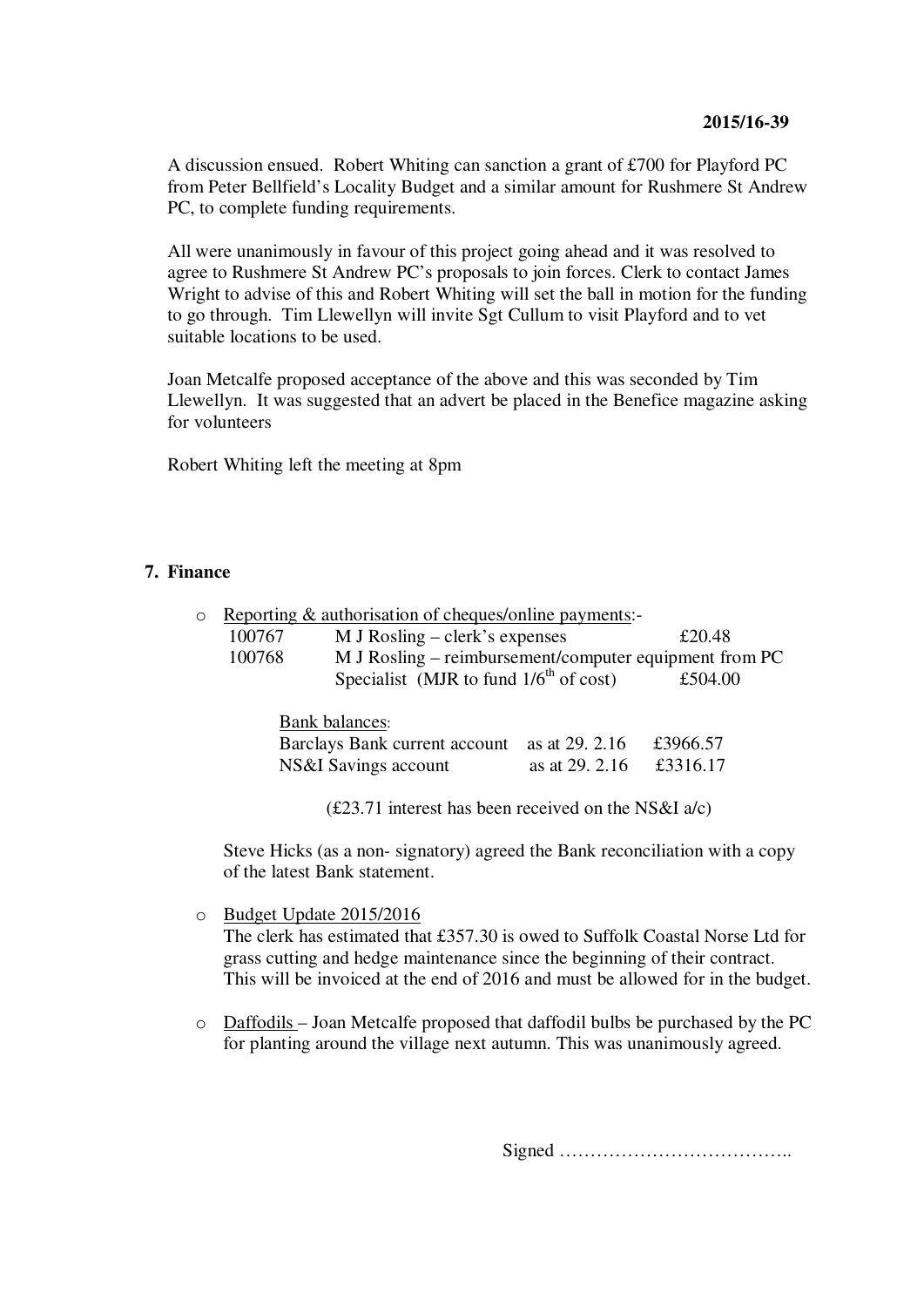### **8. Outdoor Playspace project - progress**

Steve Hicks will liaise with Neil Tibble and Neil's father-in-law to sort out the groundworks for the new netball post and goal as this needs to be sorted out soon if we are to claim the rest of the grant money.

### **9. Highways**

Pothole at junction of C324 and bottom of Church Road to be reported.

### **10. Financial Regulations update**

New model standing orders for Financial Regulations were discussed and it was decided that no action need to be taken.

#### **11. Byway 19.**

Mellis Parish Council is having similar problems with a local unmetalled road and has contacted Playford regarding a possible petition to change legislation. Discussion on this issue will be held over until the next meeting.

### **12. Neighbourhood Plan - progress**

Two sessions have now been held in the village hall so far and flyers have been distributed throughout the parish. A lot of interest has been generated. It was resolved that we should take it to the next level and write to SCDC to register Playford's interest and to invite Hilary Hanslip, the Chief Planning Officer to come and give a talk. Tim Llewellyn to find out to whom the letter needs to be addressed.

It was decided that a sub-committee will need to be formed and a separate bank account opened.

#### **13. Parking issues in Church Lane**

This matter appears to have been resolved.

# **14. Correspondence received:**

- a) Requests for donations have been received from CATS at Leiston and EACH in Cambridge. Clerk to decline.
- b) Police:
	- i) Letter received from Police HQ at Martlesham on 20.1.16 detailing changes to the local policing model. It was signed by Tim Passmore, Police & Crimes Commissioner and by Gareth Wilson, Chief Constable.
	- ii) A further letter was received on 10.2.16 to say that the review is underway.

Signed ………………………………..